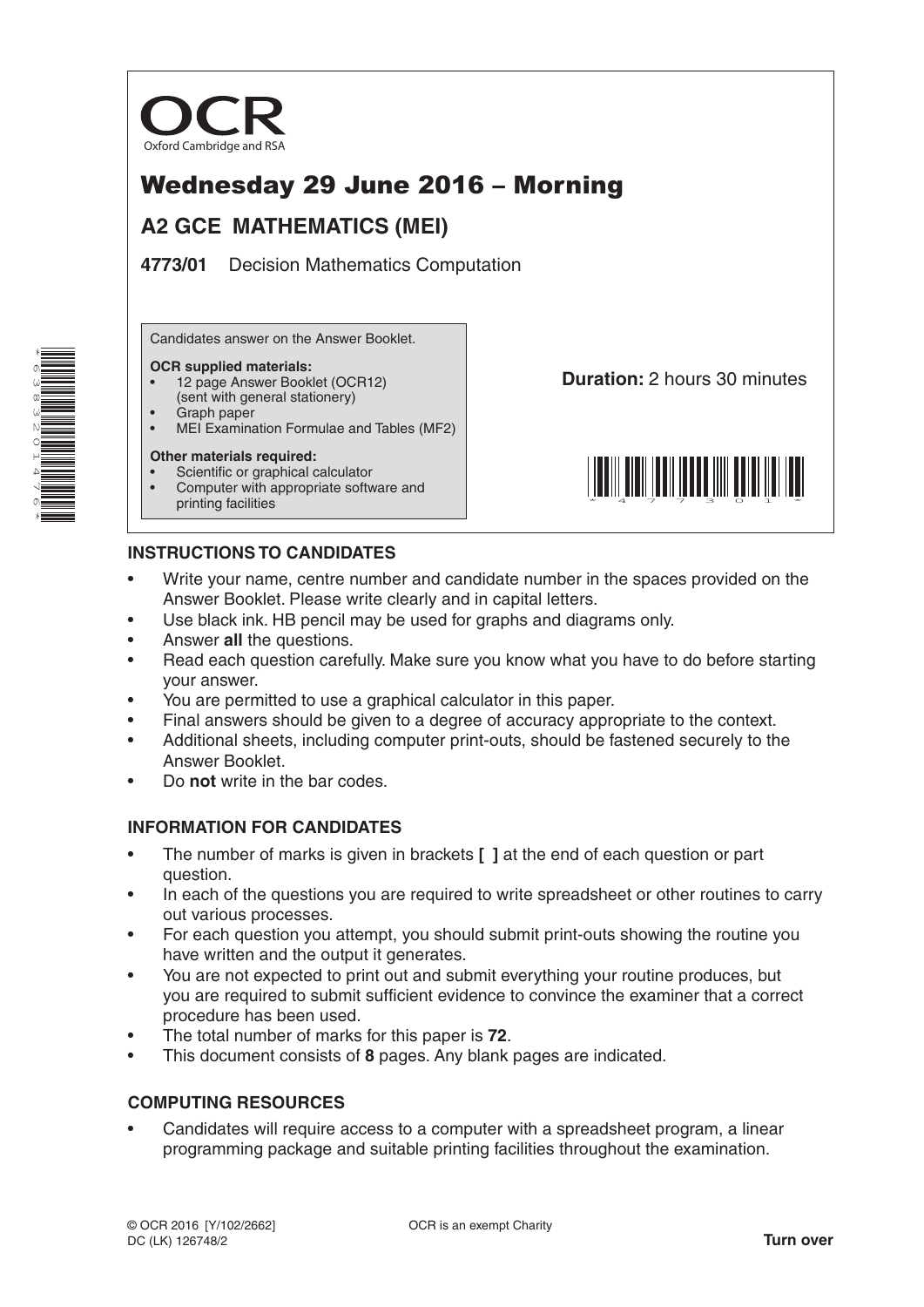**1**  A weed in the lawn sends out seeds and then dies. Some of those seeds germinate and produce new weeds (the first generation). Each of the new weeds sends out seeds and then dies. Those seeds give rise to the second generation, and so on.

The number of new weeds generated by each weed is a random variable specified by the probability distribution given in the table.

| Number of new weeds |  |  |
|---------------------|--|--|
| Probability         |  |  |

**(i)** Why can there be up to 27 weeds in generation 3, and what is the probability of 27 occurring? **[2]** 

- **(ii)** Build a spreadsheet simulation of this process for generations 1, 2 and 3. **[6]**
- **(iii)** Use your simulation model to estimate the probability of extinction by generation 2, i.e. the probability that there are no weeds in generation 2. Explain how you made your estimate. **[4]**
- **(iv)** Use your simulation model to estimate the probabilities of having  $0, 1, 2, 3$  or  $>3$  weeds in generation 3. Say how many repetitions of your simulation you used, and why. **[5]**
- **(v)**  Use your answers to parts **(iii)** and **(iv)** to estimate the probability of extinction **at** generation 3. **[1]**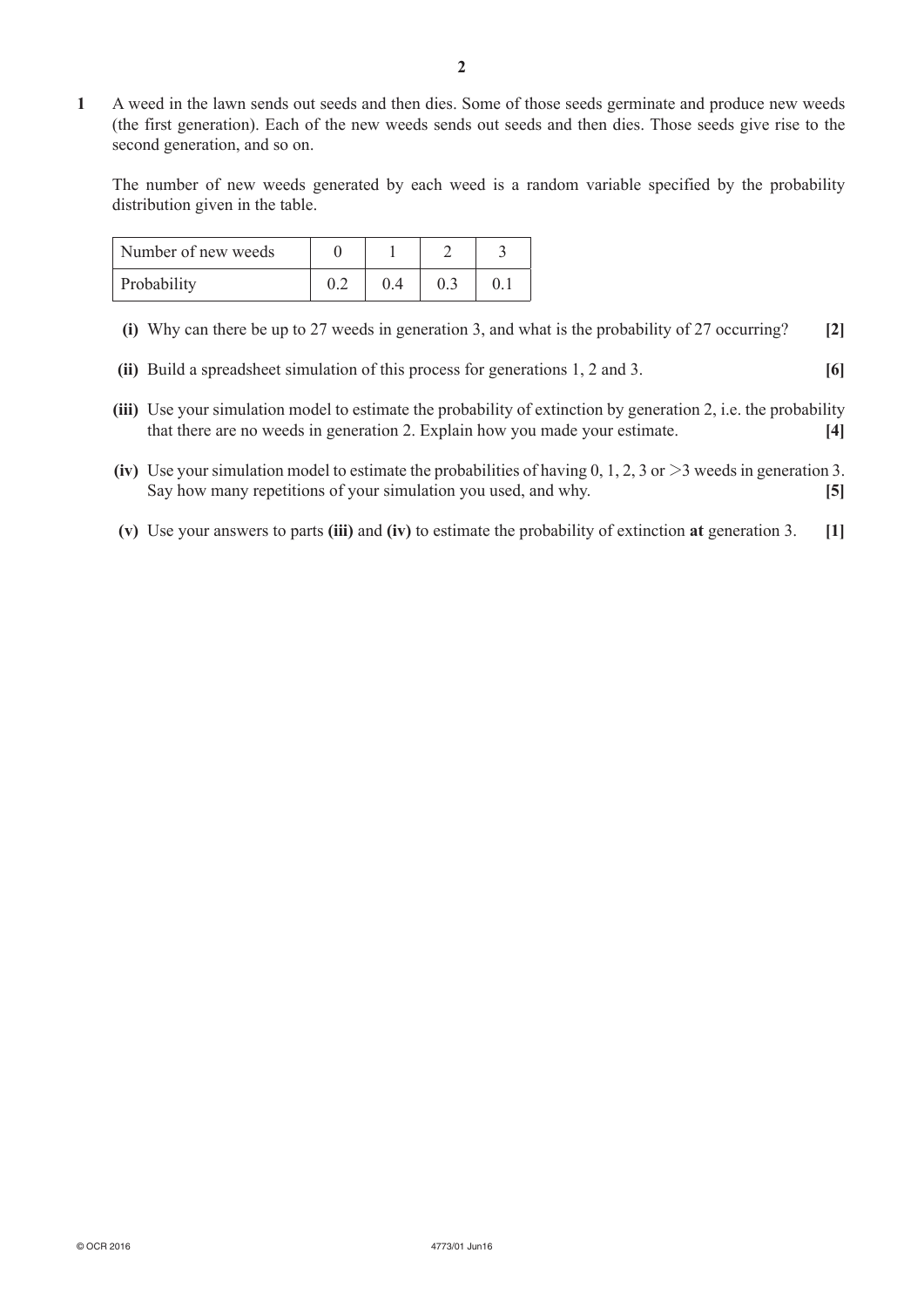**2**  Basil is planning his new garden. He has identified eight places in which he can locate shrubs, some in the ground and some in pots of various sizes. He has six shrubs to plant. The table shows which shrubs can be planted in which locations.

|       |             |             | Location       |             |                |              |             |             |             |  |
|-------|-------------|-------------|----------------|-------------|----------------|--------------|-------------|-------------|-------------|--|
|       |             | 1           | $\overline{2}$ | 3           | $\overline{4}$ | 5            | 6           | 7           | 8           |  |
|       |             | $\mathbf X$ |                |             |                |              | $\mathbf X$ |             |             |  |
|       | 2           | $\mathbf X$ |                |             |                | $\mathbf{X}$ | $\mathbf X$ | $\mathbf X$ |             |  |
| Shrub | 3           |             |                | $\mathbf X$ | $\mathbf X$    |              | X           |             | $\mathbf X$ |  |
|       | 4           | $\mathbf X$ |                |             |                |              |             | $\mathbf X$ |             |  |
|       | $\varsigma$ |             | $\mathbf X$    |             | $\mathbf{X}$   | $\mathbf{X}$ |             |             | $\mathbf X$ |  |
|       | 6           |             | $\mathbf X$    | $\mathbf X$ |                |              |             | $\mathbf X$ |             |  |

#### **(i)** Draw a bipartite graph showing the information in the table. **[1]**

**(ii)** Draw a bipartite graph showing the incomplete matching (S2, L1), (S3, L8), (S5, L2), (S6, L7). [1]

**(iii)** Identify a path connecting S1 with L3 which alternates edges not in the graph in part **(ii)** with edges that are in part **(ii)**. Hence identify an improved matching and draw it on a third bipartite graph. **[4]**

| (iv) Find a maximal matching.                   |  |
|-------------------------------------------------|--|
| (v) Formulate an LP to find a maximal matching. |  |

**(vi)** Run your LP and interpret the results. **[2]** 

The costs of planting shrubs vary by location because of the costs of pots, compost, irrigation, etc. The costs are shown in the table.

|       |   | Location |                |    |    |    |    |   |               |
|-------|---|----------|----------------|----|----|----|----|---|---------------|
|       |   |          | $\overline{2}$ | 3  | 4  | 5  | 6  | 7 | 8             |
|       |   | 10       |                |    |    |    | 10 |   |               |
|       | 2 | 10       |                |    |    | 20 | 10 | 5 |               |
| Shrub | 3 |          |                | 10 | 20 |    | 10 |   | 5             |
|       | 4 | 12       |                |    |    |    |    |   |               |
|       | 5 |          | 7              |    | 20 | 20 |    |   | $\mathcal{I}$ |
|       | 6 |          | 5              | 10 |    |    |    | 5 |               |

**(vii)** Formulate, run and interpret an LP to find a minimum cost maximal allocation. **[5]**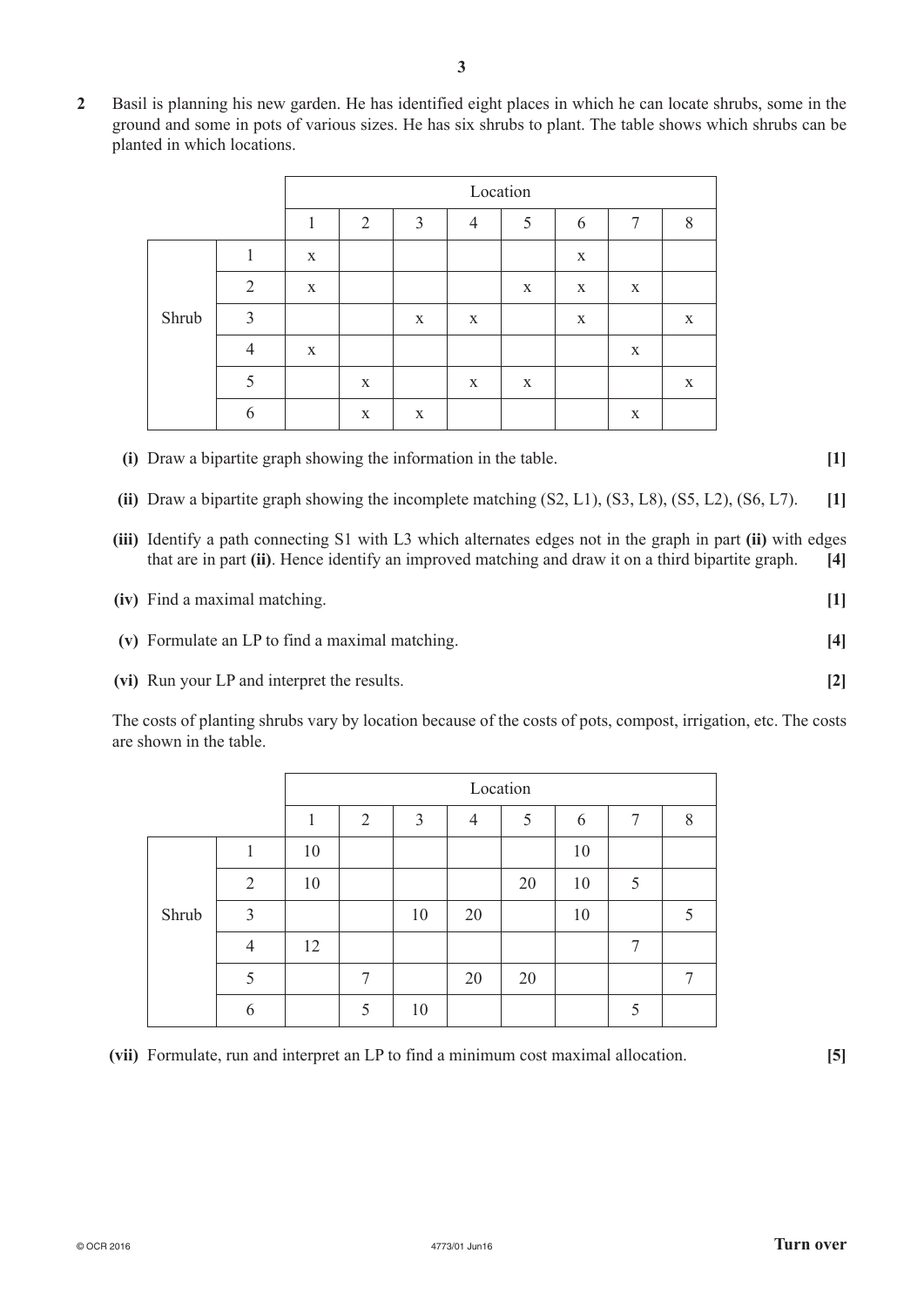**3**  A distribution company is planning to expand its operations into a new locality. It has identified potential customers, locations for potential depots and the annual costs of supplying each customer from each depot. These costs are shown in the table.

|       |                | Customer |                |      |                |      |      |      |  |
|-------|----------------|----------|----------------|------|----------------|------|------|------|--|
|       |                |          | $\overline{2}$ | 3    | $\overline{4}$ | 5    | 6    | 7    |  |
|       | I              | 2500     |                | 3000 | 1600           | 5200 | 4700 | 3750 |  |
|       | $\overline{2}$ | 3450     | 6700           | 3000 | 2250           |      | 5450 | 2100 |  |
| Depot | 3              |          |                | 2400 | 1500           | 4300 | 3800 | 1750 |  |
|       | 4              | 2100     | 5700           | 4800 | 2390           |      |      | 2560 |  |
|       | 5              | 5200     | 5600           |      | 3430           |      | 6300 | 3400 |  |

In addition, annual costs of renting and running the potential depots are given below.

| Depot       |       |       |       |       |       |
|-------------|-------|-------|-------|-------|-------|
| Annual cost | 22000 | 30000 | 28000 | 25000 | 22000 |

- **(i)** Formulate, run and interpret an integer program to find which depots to establish and which customers to service from which depot. **[10]**
- **(ii)** To what must the annual cost of depot 2 be reduced to make it worth using? Show that your reduced cost is critical and give the best distribution arrangement if depot 2 is used. **[4]**
- **(iii)** Assume that the annual cost of depot 2 has not been reduced. To what must the cost of servicing customer 1 from depot 1 rise for it not to be best to serve customer 1 from depot 1? Show that your increased cost is critical and give the best distribution arrangement if customer 1 is not served from depot 1. **[4]**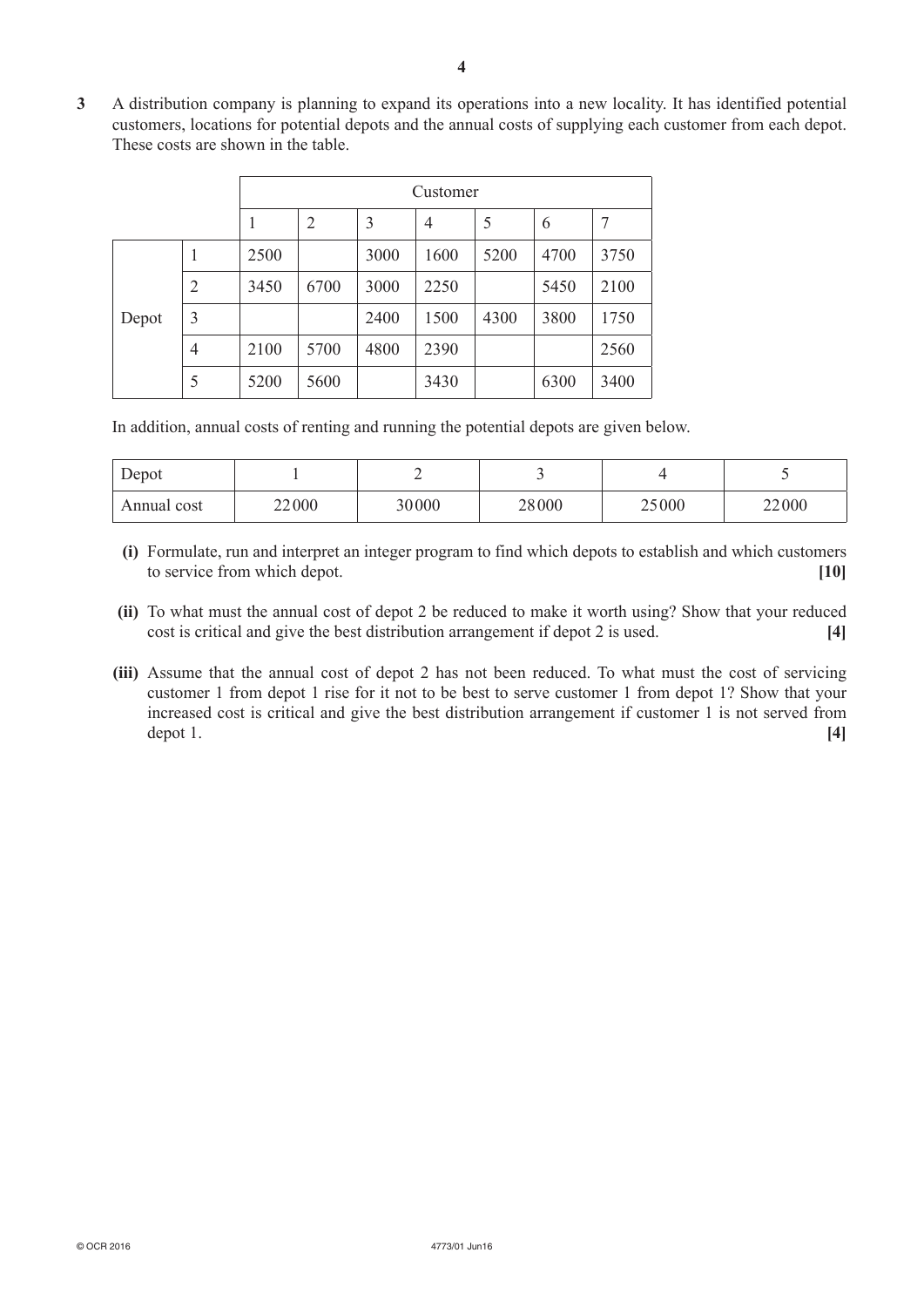**4**  Ulrike wants to expand her milk delivery business. Ulrike had 2000 customers last week, and has 2100 customers this week.

She argues that, even if she loses 1% of her existing customers each week, as long as her marketing increases the number of customers by 1% more than the previous week's increase, then her total number of customers will increase. Thus next week she can afford to lose 21 customers (1% of 2100) if her marketing gains her 101 new customers (101% of (2100–2000)).

- **(i)** Letting  $u_n$  be the number of customers that Ulrike has in week n, give a recurrence relation for  $u_{n+2}$  in terms of  $u_{n+1}$  and  $u_n$  that models Ulrike's argument. Check that with  $u_0 = 2000$  and  $u_1 = 2100$ , your relationship gives  $u_2 = 2180$ .  $u_1 = 2100$ , your relationship gives  $u_2 = 2180$ .
- **(ii)** Show that the auxiliary equation for your recurrence relation is  $\lambda^2 (\alpha + \beta)\lambda + \beta = 0$ , where  $\alpha = 0.99$ . and  $\beta = 1.01$ . Show that the equation does not have real roots. **[3]**
- **(iii)** The auxiliary equation for  $u_n$  does not have real roots. What does this tell you about the behaviour of  $u_n$ ? of  $u_n$ ?  $[1]$
- **(iv)** Construct a spreadsheet for  $u_n$  and describe what happens. **[5]**

There are two ways in which the recurrence relation for  $u_n$  cannot reflect reality. One is that the values that  $u_n$  can take in reality are non-negative whole numbers. The other is that Ulrike would not wish to argue that if her customer numbers dropped from one week to the next, then her marketing would result in them dropping by 1% more in the following week.

- **(v)**  Amend your spreadsheet as follows:
	- if the previous week showed a decrease in the number of customers, there are no new customers to add
	- if the previous week showed an increase in the number of customers, the number of new customers is 101% of that increase
	- the final computed number of customers is given to the nearest integer. **[2]**

Ulrike needs convincing that, in following this model, the only realistic way she can save her business in the long run is to reduce the percentage of her existing customers that she loses each week.

- **(vi)** Use your spreadsheet from part **(v)** to illustrate this argument. **[2]**
- **(vii)** Use the auxiliary equation  $\lambda^2 (0.99 + \beta)\lambda + \beta = 0$  to make the argument by showing that, with a 1% drop in existing customers,  $\beta$  needs to be at least 1.21 to avoid oscillation.  $\boxed{2}$

#### **END OF QUESTION PAPER**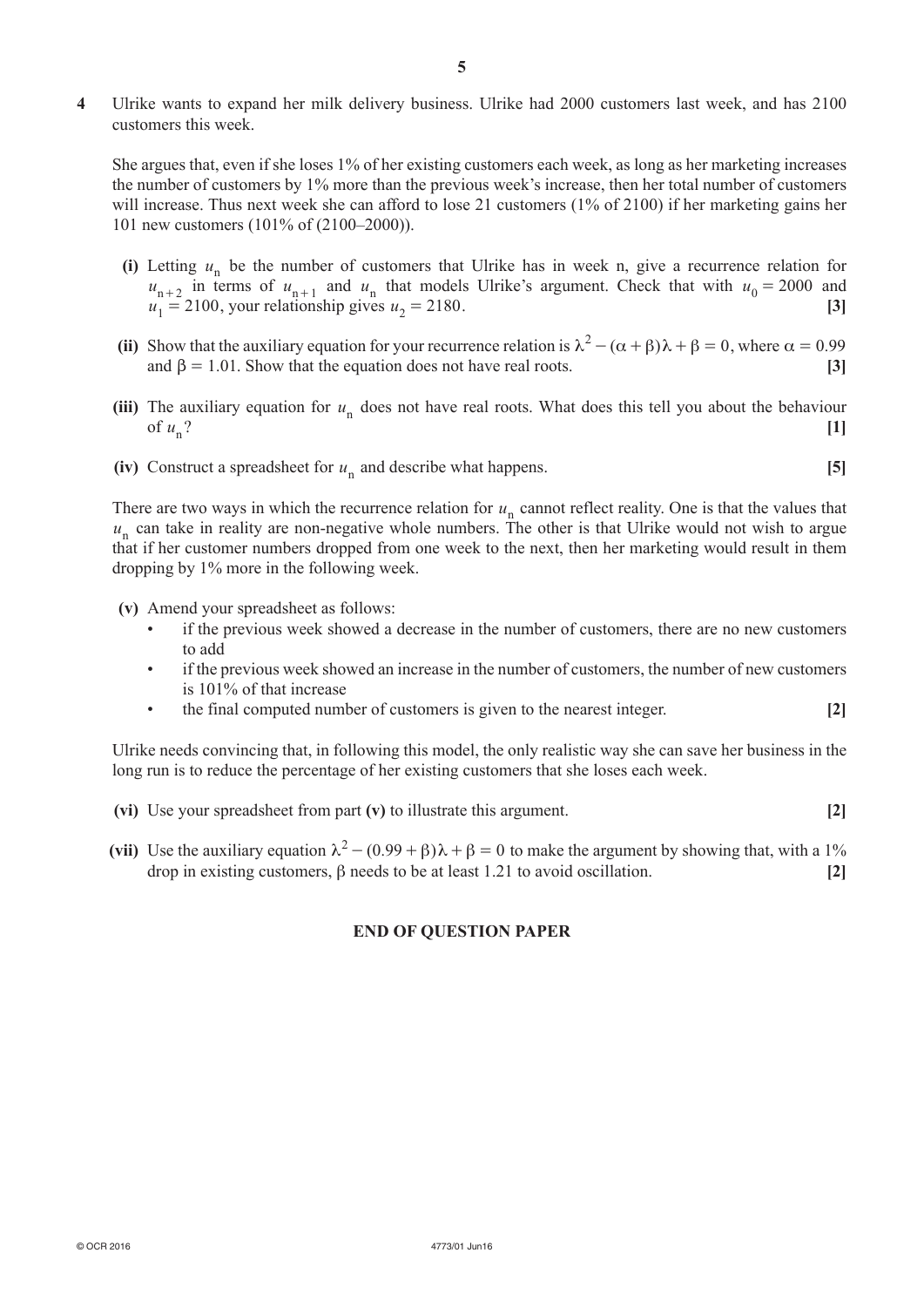### **BLANK PAGE**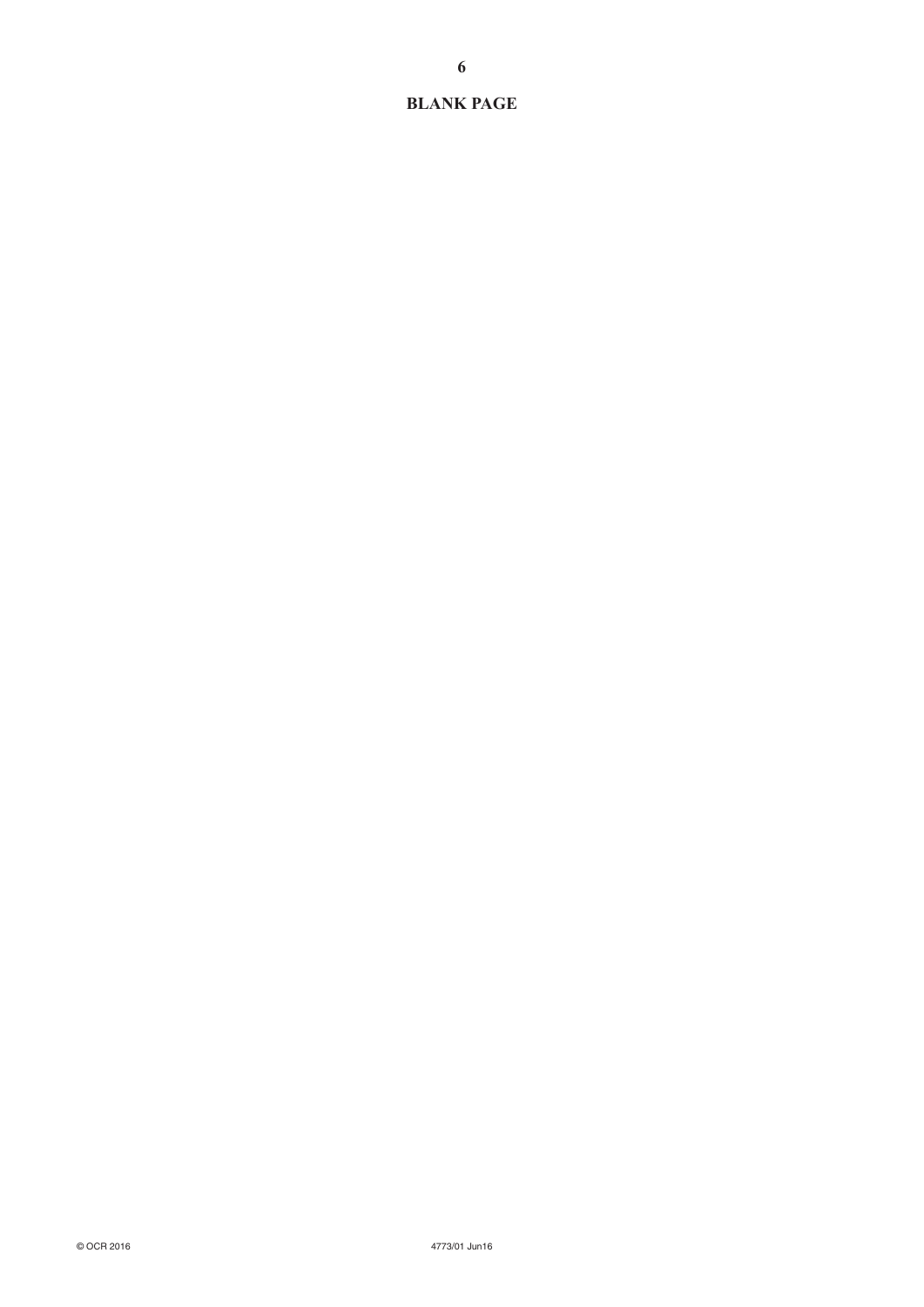### **BLANK PAGE**